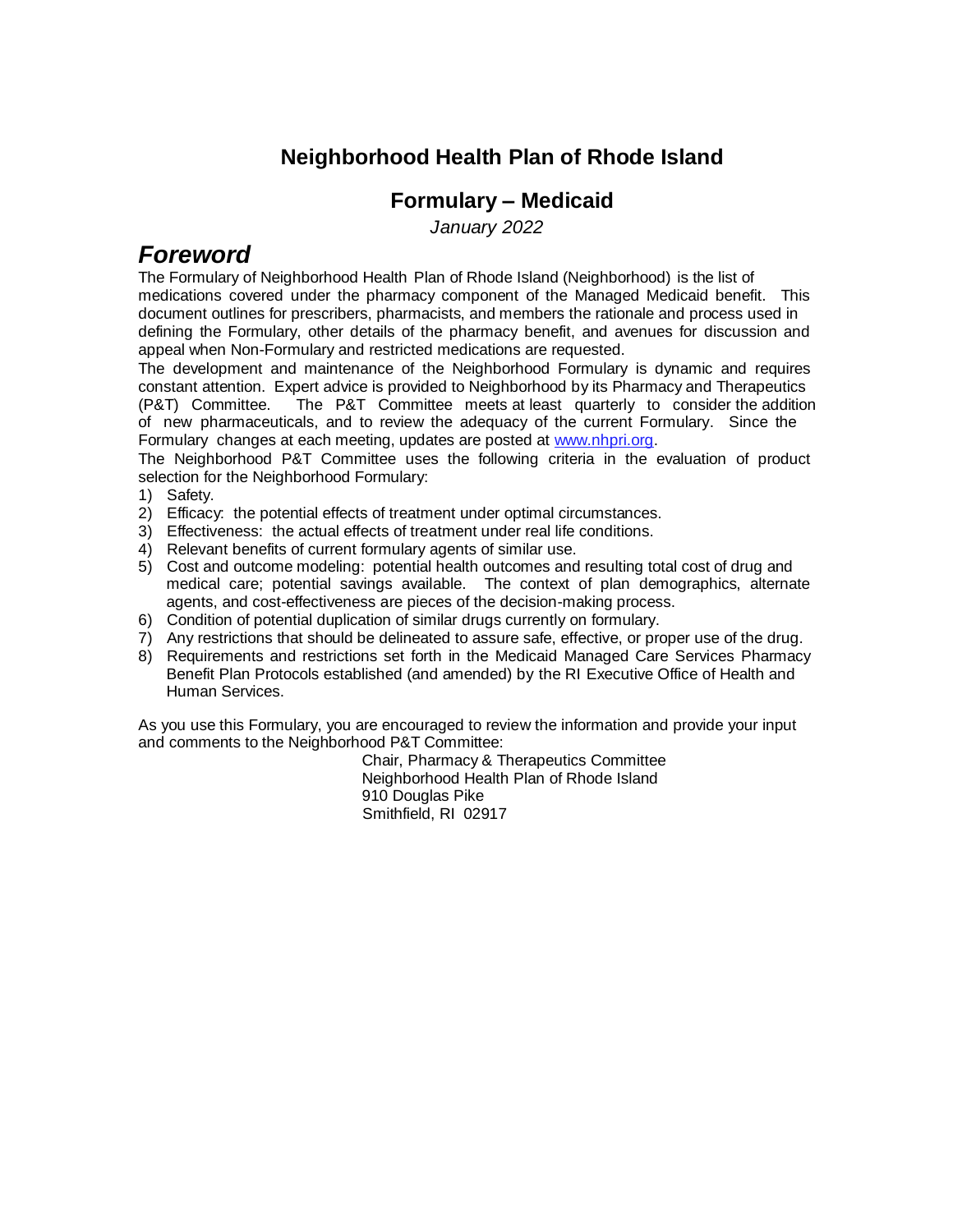# *How to Use the Drug Formulary*

The Formulary is a list of covered drug agents for Neighborhood members.

In the Formulary PDF document, drugs are listed by their drug class. Drugs are also listed alphabetically in the "Index" section of the Formulary.

In the online searchable formulary, drugs are listed by their drug class, can be searched for alphabetically, or can be found by the Brand & Generic Name Search.

The Formulary identifies many drugs that have specific limitations and restrictions under the Requirements/Limits column. Drugs listed with "PA" require Prior Authorization (see details below). Drugs listed as "QL" have a limit (quantity limit) on the quantity of medication that one can receive. Drugs listed as "ST" require step therapy (this means that they are only covered when there is evidence that another specific drug has been tried and failed). Drugs listed as OTC mean that this medication is an Over The Counter product.

Please remember that Neighborhood encourages the use of generic drugs as first line alternatives for most drug classes. Please utilize generic drugs whenever possible.

# **Coverage Limitations**

The Formulary does not provide information regarding all coverage and limitations an individual member may have. Members may have specific exclusions or a lack of coverage which is not reflected in the Formulary.

The Formulary applies only to outpatient drugs provided to members, and does not apply to medications used in inpatient settings. If a member has any specific questions regarding their coverage, they should contact Customer Service 1-401-459-6020.

The following general provisions pertain to all covered individuals:

- A. Some Over the Counter (OTC) products are covered for members. A written prescription is required for OTC products to be covered.
- B. Drug Products not listed in the Formulary at [www.nhpri.org,](http://www.nhpri.org/) are not covered.
- C. Any drug products used for cosmetic purposes are not covered.
- D. Experimental drug products, or any drug products used in an experimental manner are not covered.
- E. Replacement of lost or stolen medications will be covered on a case by case basis.
- F. Infertility treatments are not covered
- G. Unless otherwise stated, dispensed quantities are limited to one month's supply.
- H. Non Formulary Medications are subject to Quantity Limitations and these products will be specified in a document posted on Neighborhood's website for reference.
- I . Drug products failing industry-standard patient safety screens will not be dispensed at the pharmacy without further information from the prescriber.

### *Generic Substitution*

When available, FDA approved generic drugs are to be used in all situations. Greater economy is realized through the use of generic equivalents. This policy is consistent with Rhode Island law, and is not meant to preclude or supplant any state statutes that may exist. All drugs, which are or become available generically, are subject to review by Neighborhood's P&T Committee.

- As permitted by Rhode Island pharmacy statutes, generic substitution using all forms of Arated generics is required if, pursuant to pharmacist's judgment, there is sufficient evidence that the generic product will produce the same therapeutic effect as the brand comparator.
- $\Box$  Certain drug products with complex pharmacokinetics, dosage forms, narrow therapeutic efficacy or where blood level maintenance is crucial will not be subject to substitution. This list is reviewed and updated periodically based on the clinical literature and available pharmacokinetic principals of the drug products.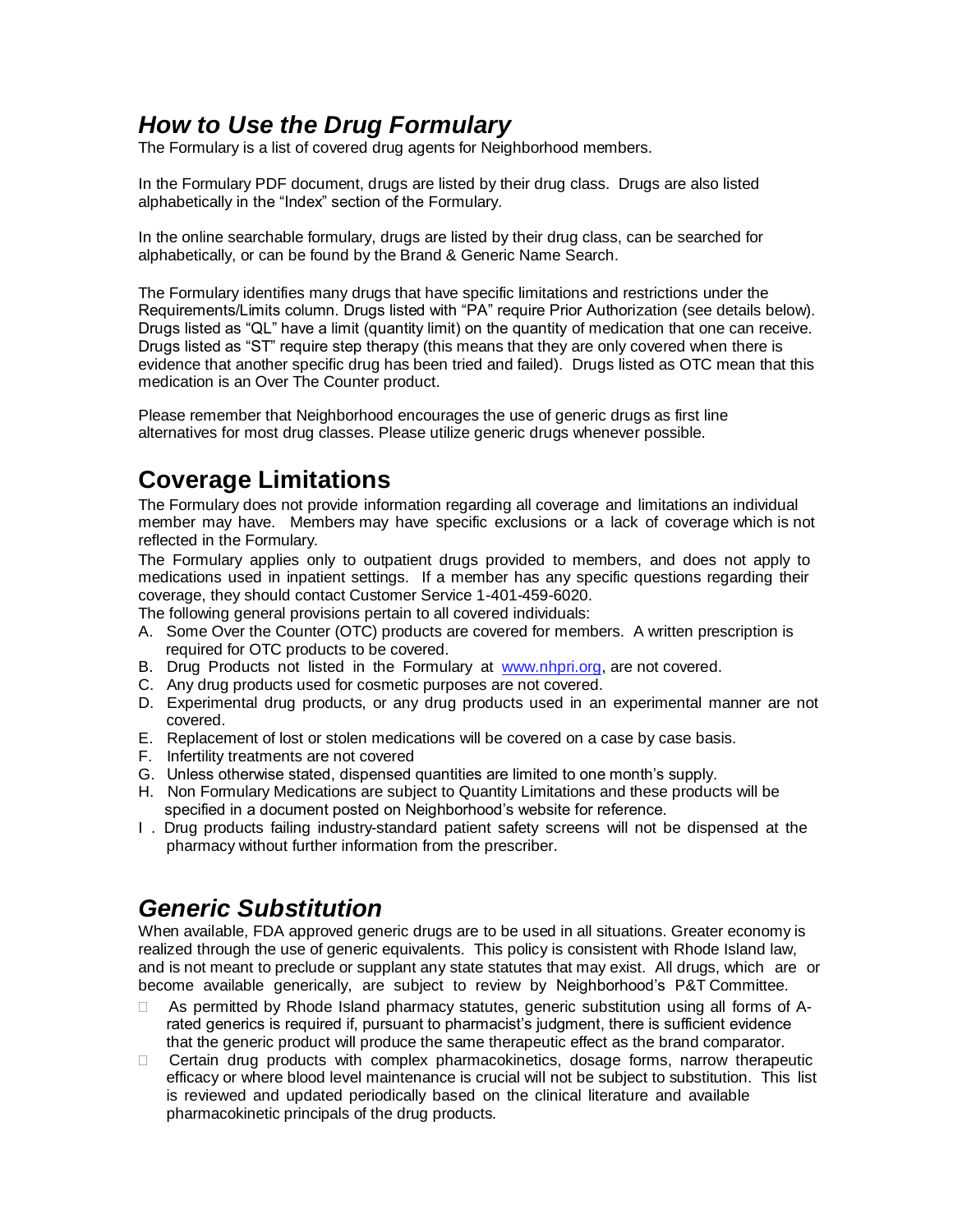# *Therapeutic Interchange*

Therapeutic interchange is the practice of replacing, with the prescribing physician's approval, a prescription medication originally prescribed for a member with a chemically different medication. Medications used in therapeutic interchange programs are expected to produce similar levels of clinical effectiveness and sound medical outcomes, based on available scientific evidence. This is done on an individual basis whereby the Neighborhood Pharmacy staff will reach out to the prescribers office if it is determined that a therapeutic interchange is appropriate.

# *Experimental Drugs*

The experimental nature or use of drug products will be determined by the Neighborhood P&T Committee using current medical literature. Any drug product or use of an existing product, which is determined to be experimental, will be excluded from coverage.

# *Exception Process*

Coverage for Non-formulary medications may be applied for by prescribers. Requests for Non-Formulary medications are addressed by Neighborhood pharmacy and medical staff. When a member gives a prescription order for a non- formulary drug to a dispensing pharmacist, the dispensing pharmacist will evaluate the patient's drug history and contact the prescriber to let the prescriber know that the medication needs authorization. The prescriber will then call or fax Neighborhood to request coverage of the medication. The prescriber will provide information to address the following:

- a) The use of Formulary products is contraindicated in the patient.
- b) The patient has failed an appropriate trial of Formulary or related agents.
- c) The choices available in the Drug Formulary are not suited for the present patient care need, and the drug selected is required for patient safety.
- d) The use of a Formulary Drug may provoke an underlying condition, which would be detrimental to patient care.

The Neighborhood P&T Committee recognizes that not all medical needs can be met with the drugs listed in this document and encourages inquiries about alternative therapies. For more information on the denial process, see section on **Adverse Determination** below.

# *Prior Authorization*

Drug products, which are listed as Prior Authorization (PA) required, require approval when the member presents a prescription to a network pharmacy. To obtain coverage, a prescriber or prescribers representative may:

- a) Fax a completed **Prior Authorization Request** to the Neighborhood Pharmacy Department at 1- 866-423-0945.
- b) Contact the pharmacist at Neighborhood Pharmacy Department at 1-401-427-8200 and provide all necessary information requested.

Each request will be reviewed on individual patient need, and according to criteria approved by the Neighborhood P&T Committee. For information on the process for denials, see section on **Adverse Determination** below.

# *Step Therapy*

Drug products that are listed as "ST" require step therapy. Step therapy is when a member needs to try additional formulary products prior to initiating the requested medication. If the formulary products that are required to be tried are not appropriate for the member or there is a reason that the member cannot take the formulary alternatives, the provider can request an exception to the Step Therapy.

### *Adverse Determination*

For requests that do not meet the criteria for a benefit exception: